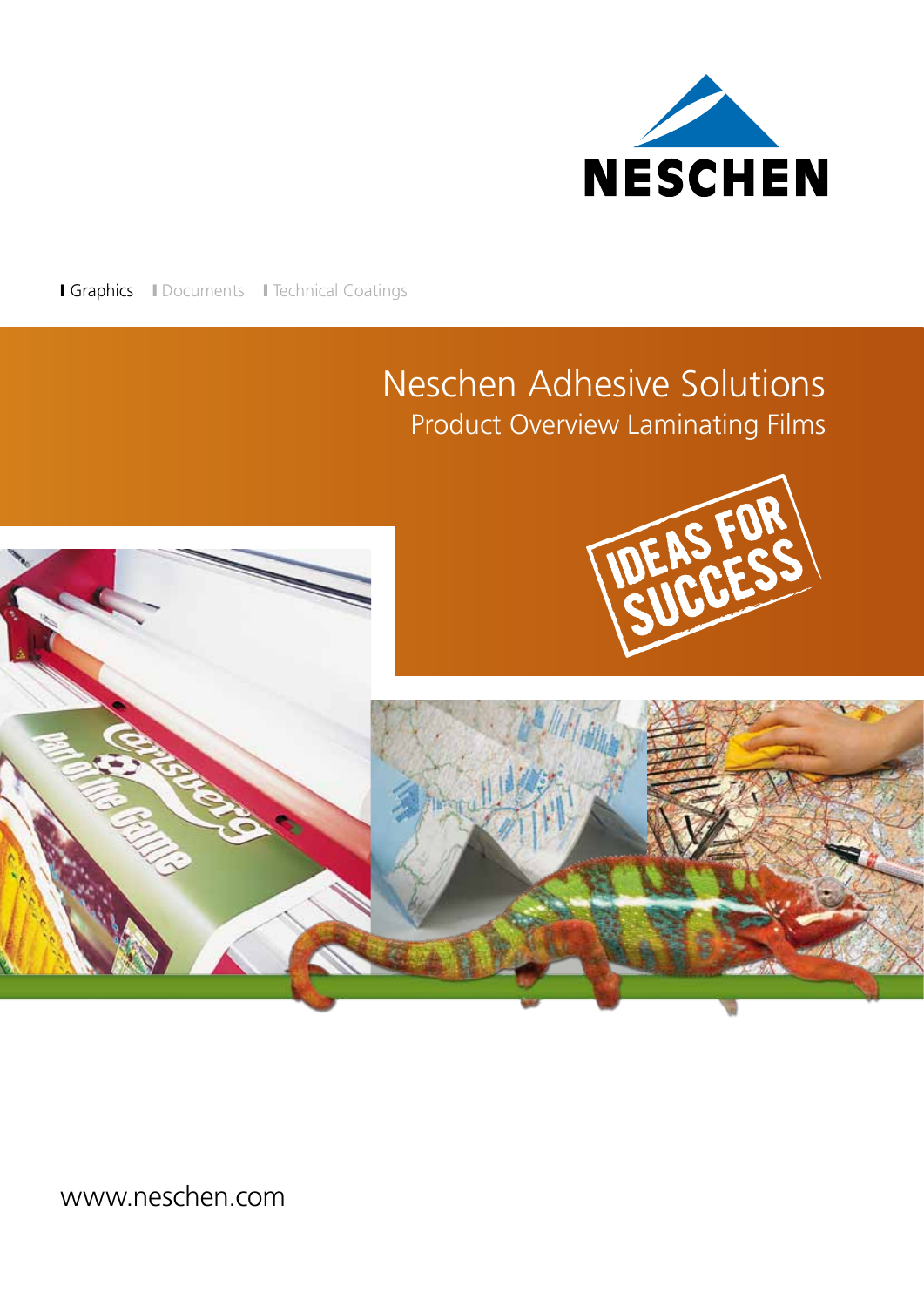Neschen Adhesive Solutions - Product Overview Laminating FIlms



# **Self-adhesive protection films in professional quality from Neschen**

The filmolux® and filmomatt® brands stand for single-sided adhesive Neschen products and have been synonymous with the professional lamination of photographs, inkjet and digital prints, and other print products, for decades. The continuous development and optimisation of high-quality films combined with our adhesive systems allows us to offer you a wide selection of lamination films for various application areas. The adhesive formulation is always precisely tailored to the carrier films in question and the recommended application areas. We have tested the functionality of filmolux® and filmomatt® products thoroughly at our in-house research and development department on Neschen laminating machines and can therefore guarantee the high quality and economic efficiency of our products. The product range covers different laminating films which we would like to present to you in detail in this brochure. Please also use our application compass which can show you at a glance the types of surfaces and substrates that individual lamination films are suitable for and the maximum widths available. We have obtained fire protection certification for various product combinations as this is a prerequisite in (trade fair) construction. These certified combinations can also be found in overview in this brochure. The information listed here should facilitate your selection of them ideal lamination film for you. Please note our general processing instructions and the latest technical information for the respective products on our homepage at www.neschen.com. We will also be happy to provide you with personal consultation.

# **Smooth Films**

# **filmolux® photo**

70 μm soft-PVC, monomeric, glossy, smooth, transparent, high UV-protection, for indoor and outdoor use

Available widths: 62cm, 104cm, 124cm, 130cm, 140cm + 155cm

# **filmolux® satin**

75 μm soft-PVC, monomeric, satin-glossy, smooth, transparent, high UV-protection, for indoor and outdoor use, fire certification: M1, minimal reflection Available widths: 62cm, 104cm, 124cm, 130cm,

140cm + w155cm

#### **filmomatt®**

80 μm soft-PVC, monomeric, matt, smooth, transparent, high UV-protection, for indoor and outdoor use, non-reflecting, pliable and foldable, suitable for folding maps or menu cards, Available widths: 62cm, 104cm, 124cm, 130cm, 140cm + 155cm

#### **filmolux® PP gloss / satin / matt**

80 μm polypropylene, glossy/satin-glossy/matt, smooth, transparent, low UV-protection, for indoor and short -/ midterm outdoor use, environmentally friendly, suitable for many UV-ink printed media, PVC-free

Available widths: 104cm, 130cm, 140cm +155cm

# **filmolux® easy clear gloss / matt**

70 μm economy-PVC, monomeric, glossy/matt, smooth, transparent, UV-protection, for indoor and short -/ mid-term outdoor use, fire certification: M1, recommended as protectionfilm for solvoprint easy-range

Available widths: 104cm, 130cm, 140cm + 155cm

### **Structured Films**

# **filmolux® PP sand**

140 μm polypropylene, satin-glossy, fine sand structure, transparent, scratch-resistant, low UV-protection, environmentally friendly, fire certification: M1, recommended for panel production, dimensionally stable, PVC-free

Available widths: 91,4cm, 104cm + 124cm

# **filmolux® scratch**

130 μm polyester, matt, fine sand structure, transparent, scratch-resistant, UV-protection, for indoor use, fire certification: M1, recommended for panel production, dimensionally stable (shrinkage-free PETP film) Available widths: 91,4cm + 104cm

# **filmolux® FGS**

185 μm soft-PVC, polymeric, satin-glossy, grain finish, transparent, scratch-resistant, high UV-protection, for indoor and outdoor use, floor graphics film (UL), as floor graphics solution with solvoprint easy 80 GSP rem. and nolite Available widths: 104cm + 140cm

# **filmotack® nippon**

225 μm soft-PVC, monomeric, matt, fine sand structure, transparent, scratch-resistant, UV-protection, for indoor use, used to reinforce maps, plans and panels, floor graphics film (UL+BGIA), as floor graphics solution with solvoprint easy 80 GSP rem. and nolite Available widths: 124cm

#### **filmolux® 4133**

140 μm polycarbonate, matt, fine sand structure, transparent, scratch-resistant, UV-protection, for indoor use, dimensionally stable, heat resistant up to 120° C, floor graphics film (BGIA), as floor graphics solution with solvoprint easy 80 GSP rem. and nolite

Available widths: 106,7cm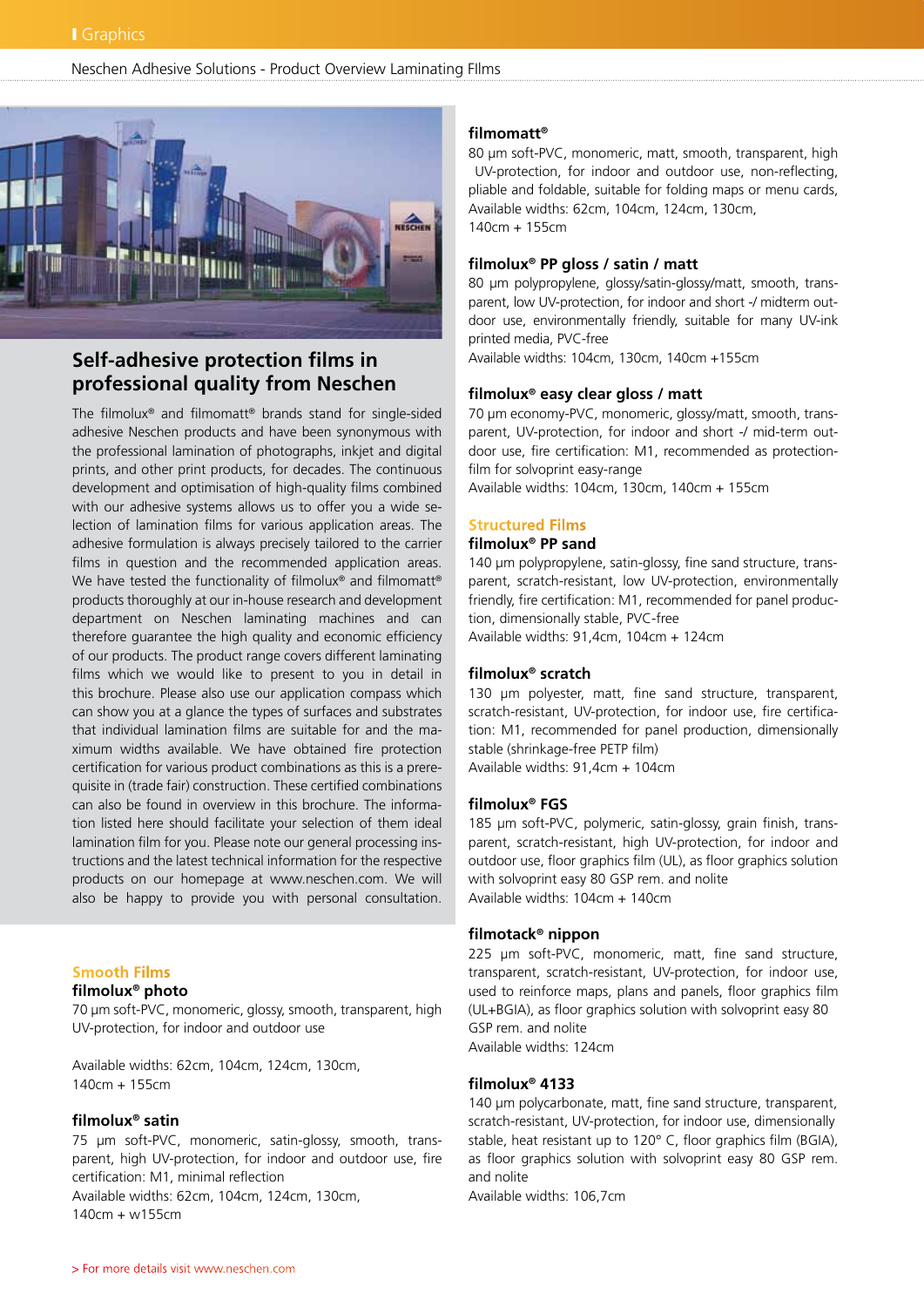# **filmolux® easy clear sand**

80 μm special-PVC, monomeric, matt, fine sand structure, transparent, scratch-resistant, UV-protection, for indoor use, fire certification: M1, recommended for panel production, almost no shrinkage, suitable for many UV-ink printed media, as floor graphics solution with solvoprint easy 80 GSP rem. and nolite

Available widths: 91,4cm, 104cm, 130cm, 140cm + 155cm

#### **Films for Special Applications**

# **filmolux® UV-E**

25 μm PVF Tedlar, satin-glossy, smooth, transparent, highest UV-protection, for mid- / long-term indoor and outdoor use, anti-graffiti film, extremly durable, depending on application from 5 up to over 10 years Available widths: 104cm

**filmolux® protect**

22 μm PET, special finished surface, smooth, transparent, high UV-protection, for outdoor use, fire certification: M1, antigraffiti film, heat resitant up to 50° C, good value for money Available widths: 140cm + 155cm

# **filmolux® 2004**

25 μm polypropylene glossy, smooth, transparent, low UVprotection, for indoor use, environmentally friendly, can be written on with appropiate markers and wiped off Available widths: 124cm

# **filmolux® performance clear 80 gloss / matt**

80 μm PVC, polymeric, glossy/matt, smooth, transparent, high UV-protection, for mid- / long-term indoor and outdoor use, very soft, pliable and flexible, Neschen Quality Certificate: durability 5 years

Available widths: 137,2cm

#### **filmolux® S 23**

23 μm polyester, high-gloss, smooth, transparent, high UVprotection, for indoor use, specially recommended for label and sticker lamination, dimensional stable, heat restistant up to 100° C

Available widths: 124cm

# **filmolux® S 75**

75 μm polyester, high-gloss, smooth, transparent, high UVprotection, for indoor use, dimensional stable, heat resistant up to 100° C

Available widths: 62cm + 124cm





#### **Display Panel Films**

#### **filmolux® easy panel**

400 μm rigid-PVC, monomeric, satin-white, smooth, 90% opaque, for indoor use, very rigid and stable, recommended for panel production with solvoprint PVC sand CA Available widths: 91,4cm

#### **filmolux® H 200 / filmomatt® H 200**

200 μm rigid-PVC, glossy/matt, smooth, transparent, UVprotection, for indoor use, softener-free, printable with special inks, not recommended as protection film Available widths: 62cm + 124cm

#### **Films with Solvent Adhesive**

# **solvoclear® UV gloss / satin / matt**

70 μm soft-PVC, monomeric, glossy/satin-matt/matt, smooth, transparent, high UV-protection, for outdoor use, high tack, water-resistant acrylic, suitable for many UV ink printed media Available widths: 104cm, 130cm, 140cm + 154cm

#### **solvoclear® UV ultra gloss**

36 μm PET, glossy, transparent, cadmiumfree, for indoor and outdoor use, antigraffiti properties, in combination with printlux citylight superior for backlit applications (showcases) Available widths: 104cm, 130cm, 140cm + 154cm

#### **solvoclear® easy protect**

40 μm OPP-film, glossy, smooth, high transparent, high UVprotection, for outdoor use, high tack, water-resistant acrylic, anti-graffiti properties, good value for money Available widths: 130cm + 154cm

#### **Perfect results**

i

For perfect results and guaranteed quality when using Neschen Laminating Films, we recommend the Neschen 1600 Move. This machine will process substrate up to 50mm thick and 1.575 mm wide at speeds up to 5m /min.

Discuss your needs with us. We have the right media for you! Consult our office or field service staff by calling us on +49 (0) 5722 20 70, contacting us via fax to +49 (0) 5722 20 71 97 or contacting us via E-Mail at neschen@neschen.de.